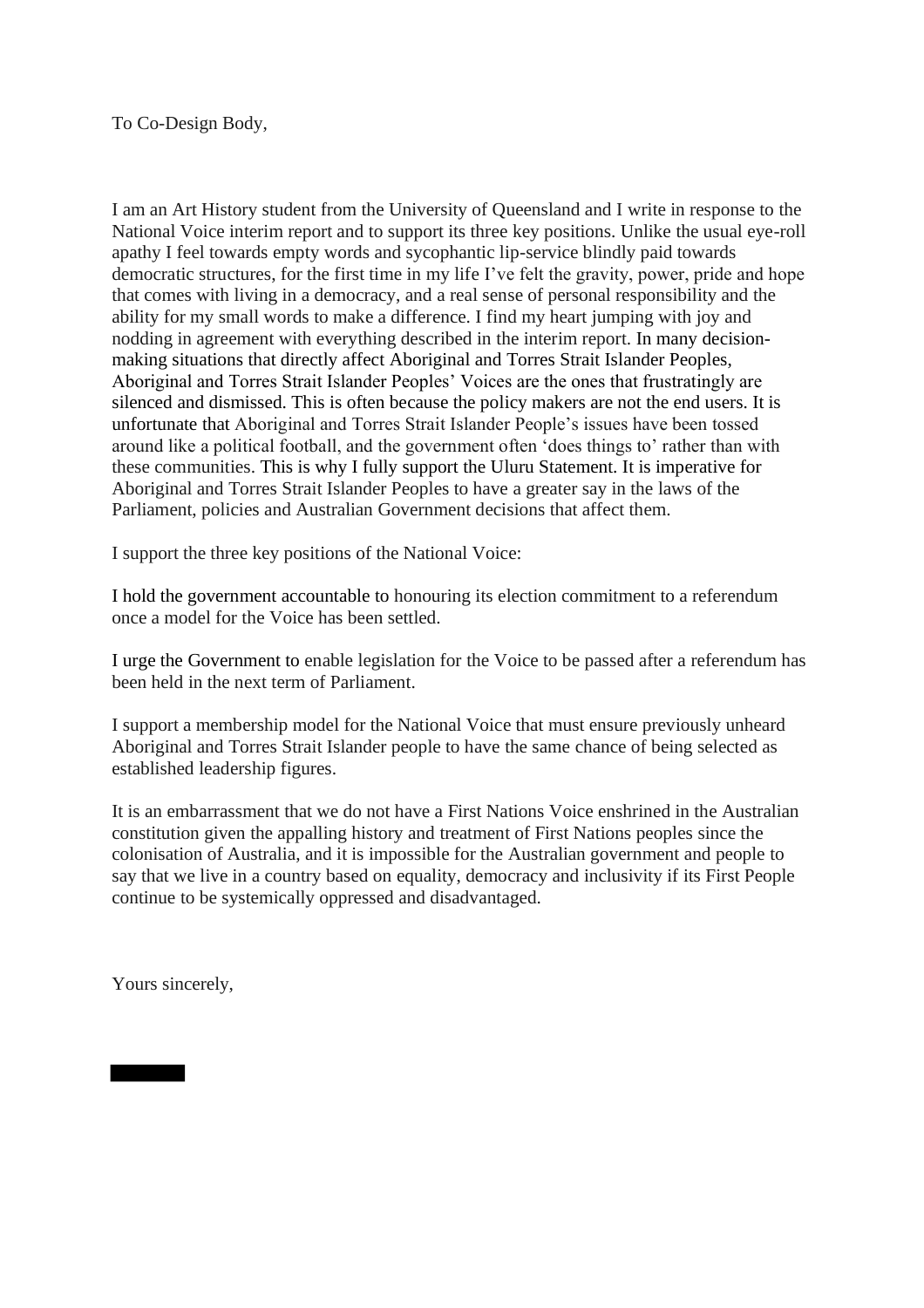The Voice is a turning point for the relationship between the Australian government, the Australian public, and First Nations People. The desire by Aboriginal and Torres Strait Islander Peoples to have a greater say in the laws of the Parliament, policies and Australian Government decisions that affect them is a desire that I support as well. The design outlined in the report is how I envision Australia working at its best for its all its people. It is inspiring and uplifting because it is reasonable and **makes so much sense.** It makes sense for Aboriginal and Torres Strait Islander Peoples to have a Voice in the laws of the Parliament, policies and Australian Government decisions that affect them. It makes sense to devise a system where Aboriginal and Torres Strait Islander people and their communities can work in **true partnership with government.** It makes sense that "better outcomes are achieved when decisions that affect the daily lives of Aboriginal and Torres Strait Islander peoples are made as close of the ground as possible and in partnership with those most affected." (Interim Report 2020 p,62).

Yours sincerely,

Unlike the usual eye-roll apathy I feel towards empty words and sycophantic lip-service blindly paid towards democratic structures, for the first time in my life I've felt the gravity, power, pride and hope that comes with living in a democracy, and a real sense of personal responsibility and the ability for my small words to make a difference. I find my heart jumping with joy and nodding in agreement with everything described in the interim report. In many decision-making situations that directly affected Aboriginal and Torres Strait Islander Peoples, Aboriginal and Torres Strait Islander Peoples' Voices are the ones that frustratingly are silenced and dismissed. This is often because the policy makers are not the end users. It is unfortunate that Aboriginal and Torres Strait Islander People's issues have been tossed around like a political football, and the government often 'does things to' rather than with these communities.

I support the three key positions of the National Voice:

I hold the government accountable to honouring its election commitment to a referendum once a model for the Voice has been settled.